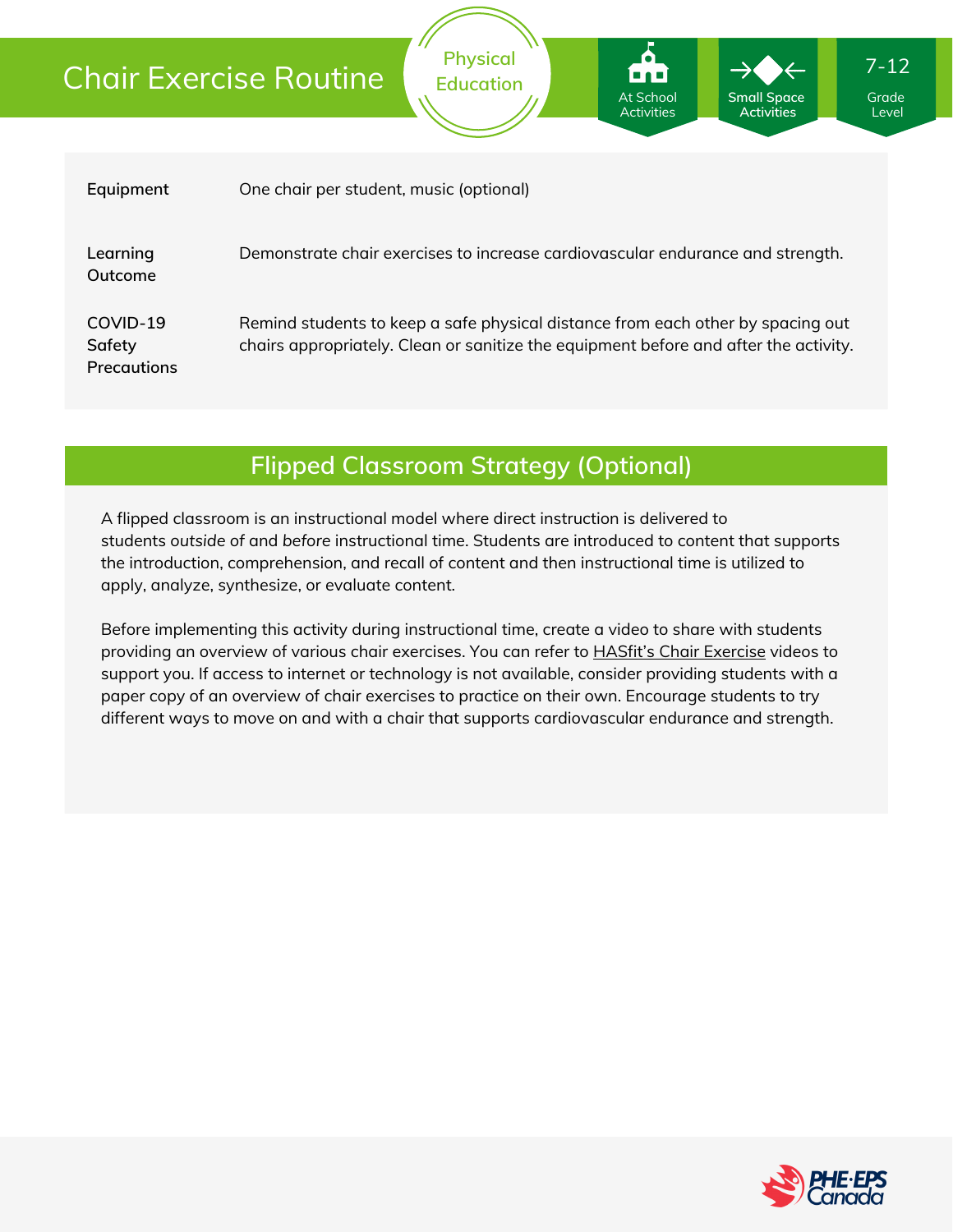

**Physical Education**

If utilizing a flipped classroom approach, remind students to apply the movements they learned or reviewed in the video or document. If not utilizing a flipped classroom approach, introduce various chair exercises and sequences used for cardiovascular endurance and strength. Encourage students to find a safe place away from others and try different exercises and sequences.

Using a video or class leader (teacher or a student volunteer), participate in a chair exercise routine that focuses on cardiovascular endurance and/or strength endurance. Ensure that all exercises can be safely performed by all students.

Music can be used to accompany the workout and exercises can be sequences with the music.

Consider challenging students by introducing exercises that utilize their chairs as a piece of equipment (e.g., triceps dips, single leg lunges, elevated push ups, etc.).

# **Physical Education Competencies**

#### **MOVE**

**Develop psychomotor skills, tactics, and strategies that facilitate a variety of physical activities across diverse environments.**



#### **THINK**

**Develop cognitive skills and strategies for a variety of movement contexts that facilitate critical thinking, decision making, and problem solving.**



#### **FEEL**

**Develop affective skills and strategies that facilitate healthy and safe relationships with themselves, with others, and with their environment.**

#### **ACT**

**Practice behaviour skills and strategies that facilitate movement competence and confidence.**



### **Reflection Questions**

At School Activities

**Small Space Activities**

Reflection is important to support learning during physical education. Consider asking students the reflection questions below and discuss the answers together.

- *What exercise was the most difficult for you?*
- *Under which circumstances are chair exercises a good physical activity option?*



Grade Level

7-12